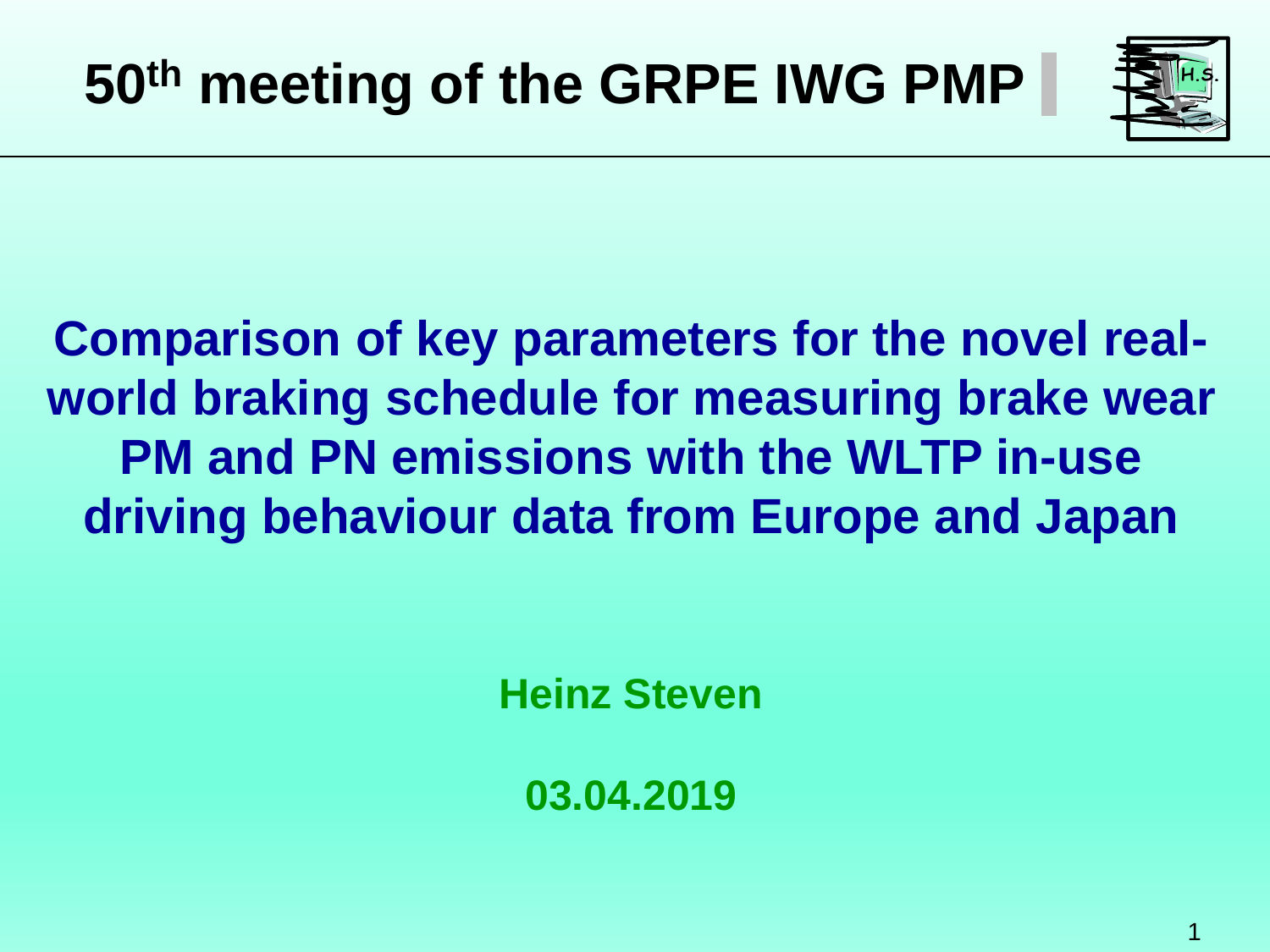# **Introduction**



- **A novel real-world braking schedule for measuring brake wear PM and PN emissions was developed based on customer data from the WLTP in-use driving behaviour database.**
- **The request to use customer data limited the database to the European part, which was exclusively customer data.**
- **The cycle development was mainly based on the following distributions:**
	- **Brake event duration distribution,**
	- **Start speed distribution of brake events,**
	- **Average deceleration distribution of brake events,**
	- **Distribution of the time between consecutive brake events.**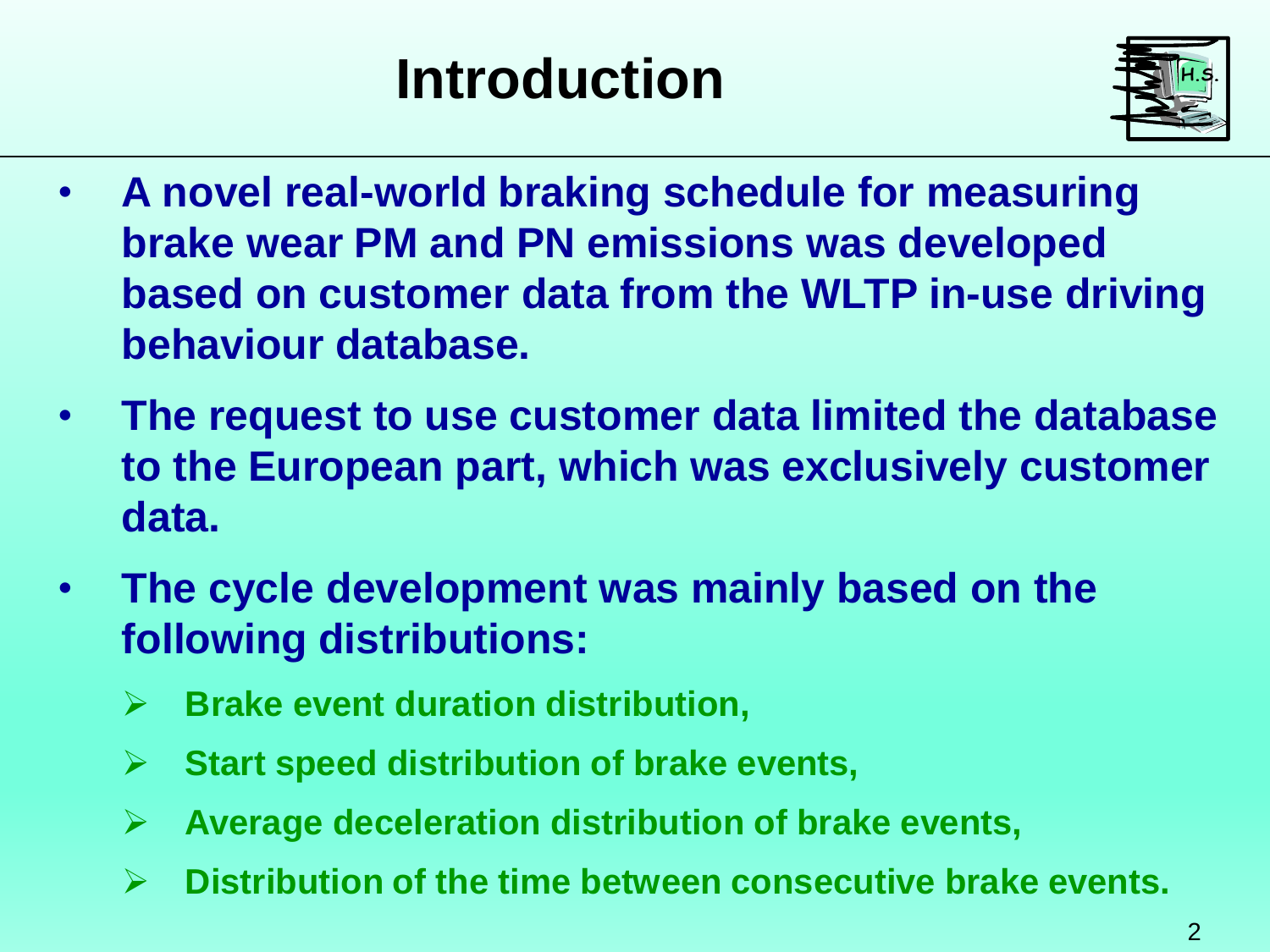## **Comparison of the distributions for the cycle with WLTP in-use data**



- **The following figures show a comparison of the distributions from the test cycle with distributions derived from the WLTP in-use data of Europe and Japan.**
- **The distributions of the average deceleration values and the time between consecutive brake events are in good agreement with the distributions from the Japanese WLTP in-use data.**
- **The two other distributions (brake event duration and start speed) show some differences caused by differences in the vehicle speed distributions.**
- **For the start speed the test cycle distribution seems to be a good compromise between Europe and Japan.**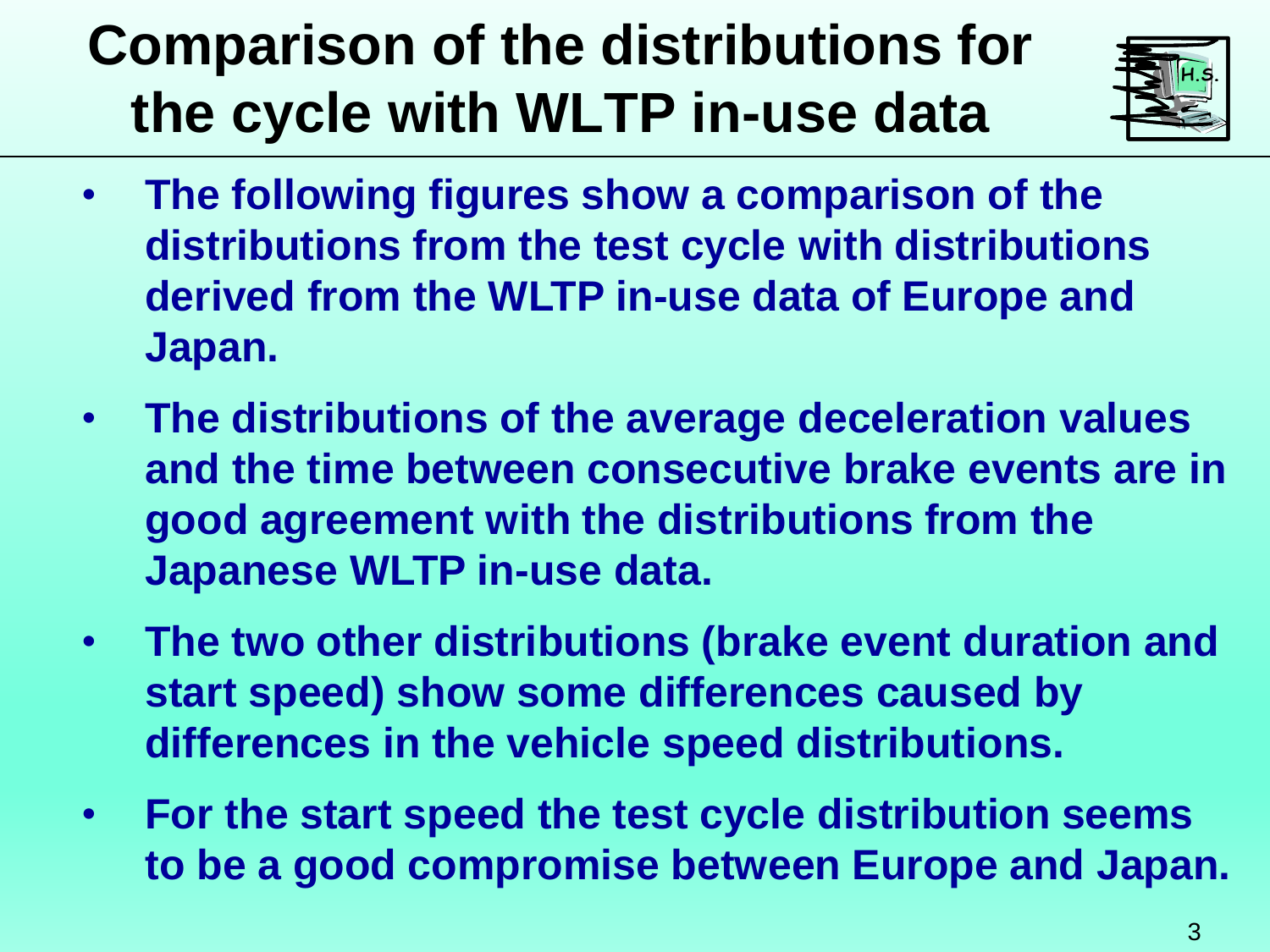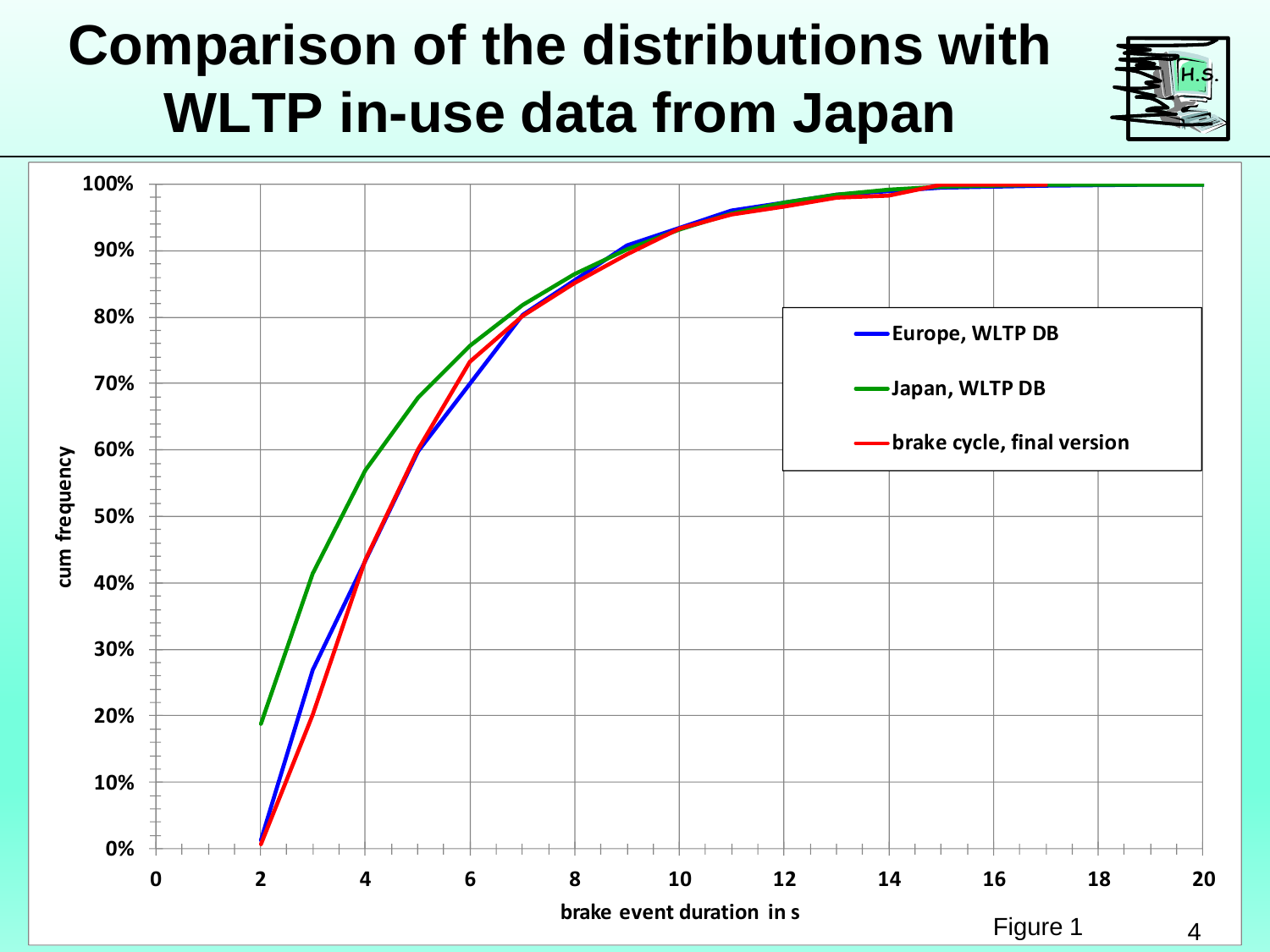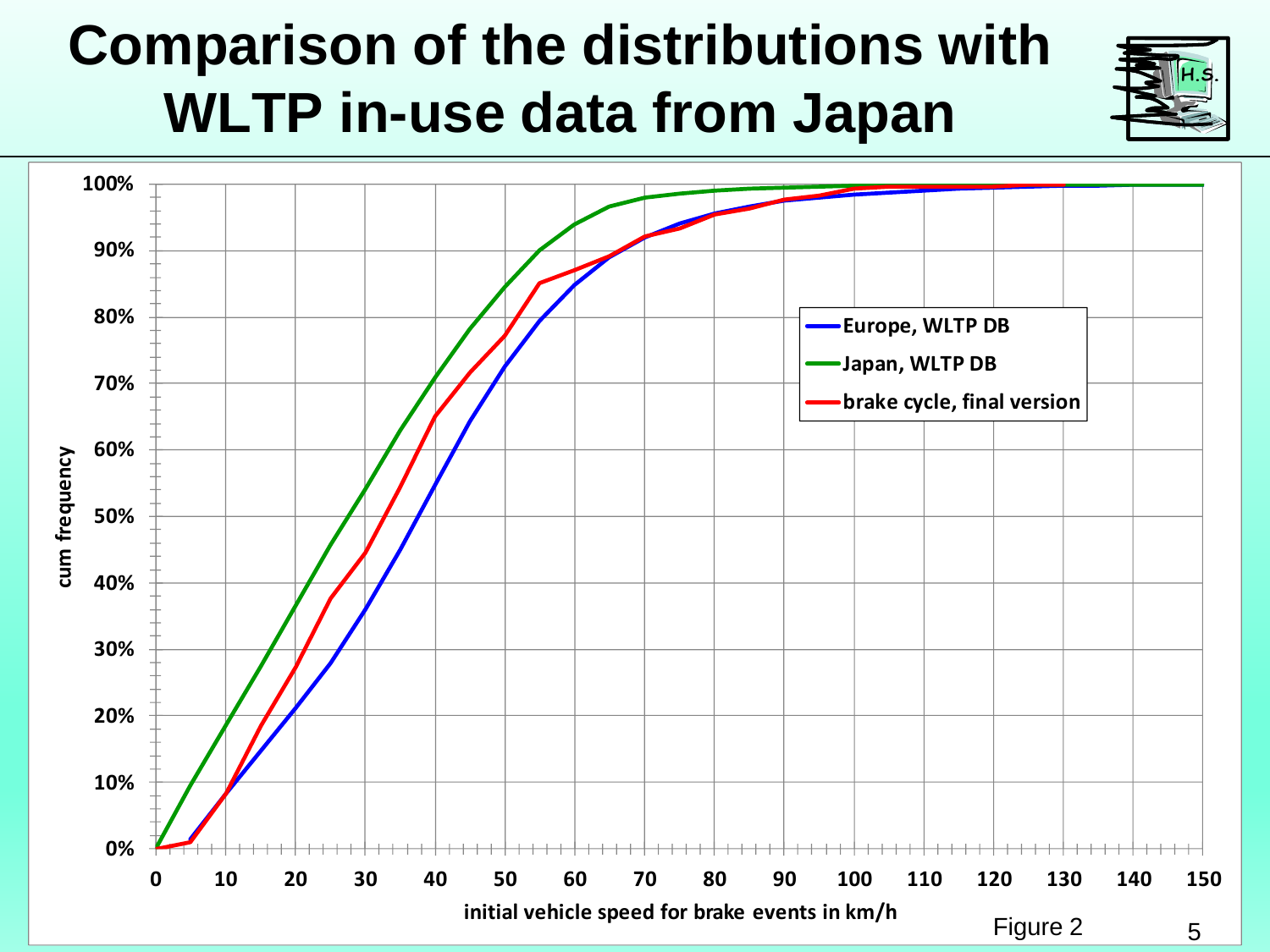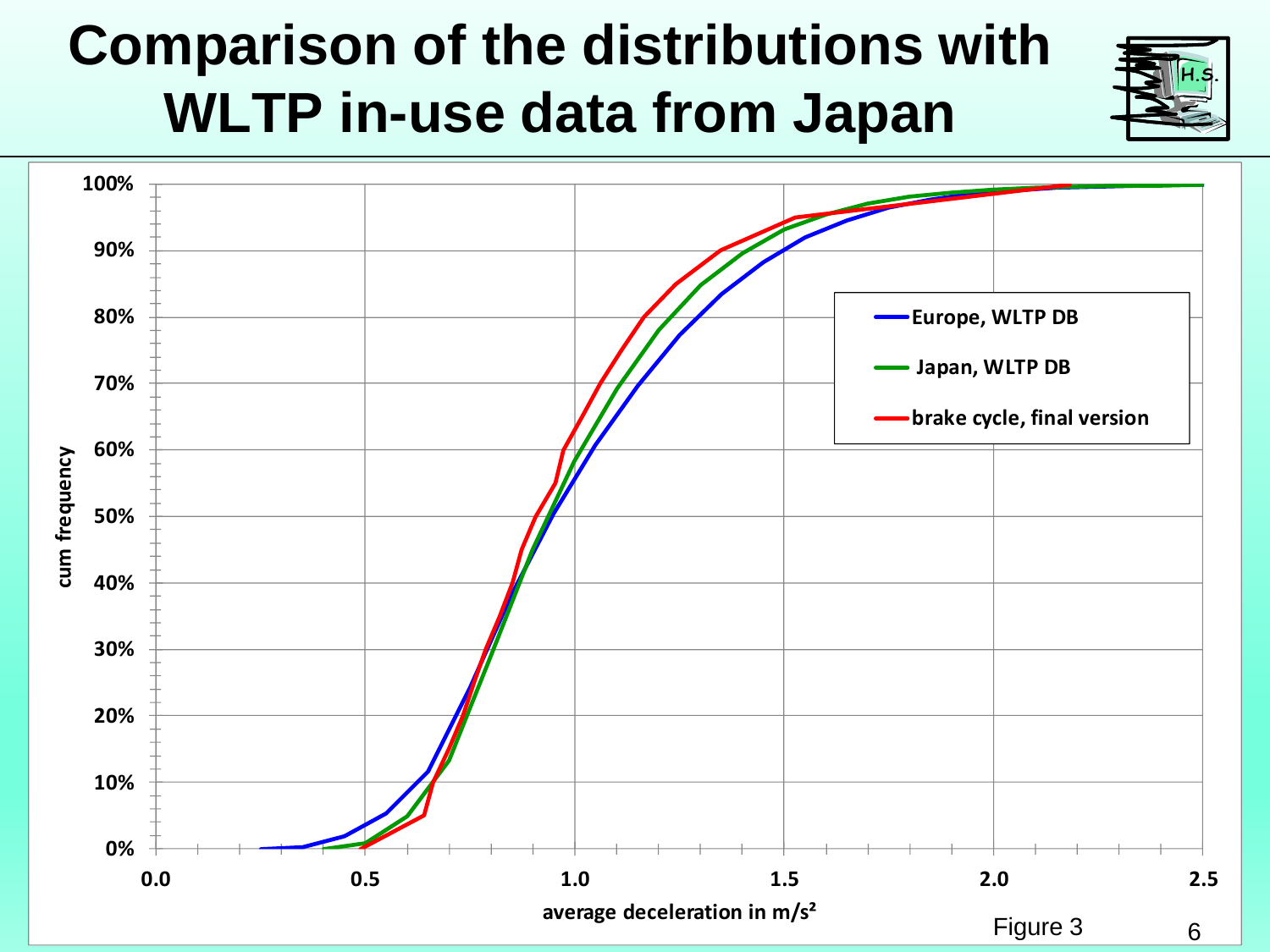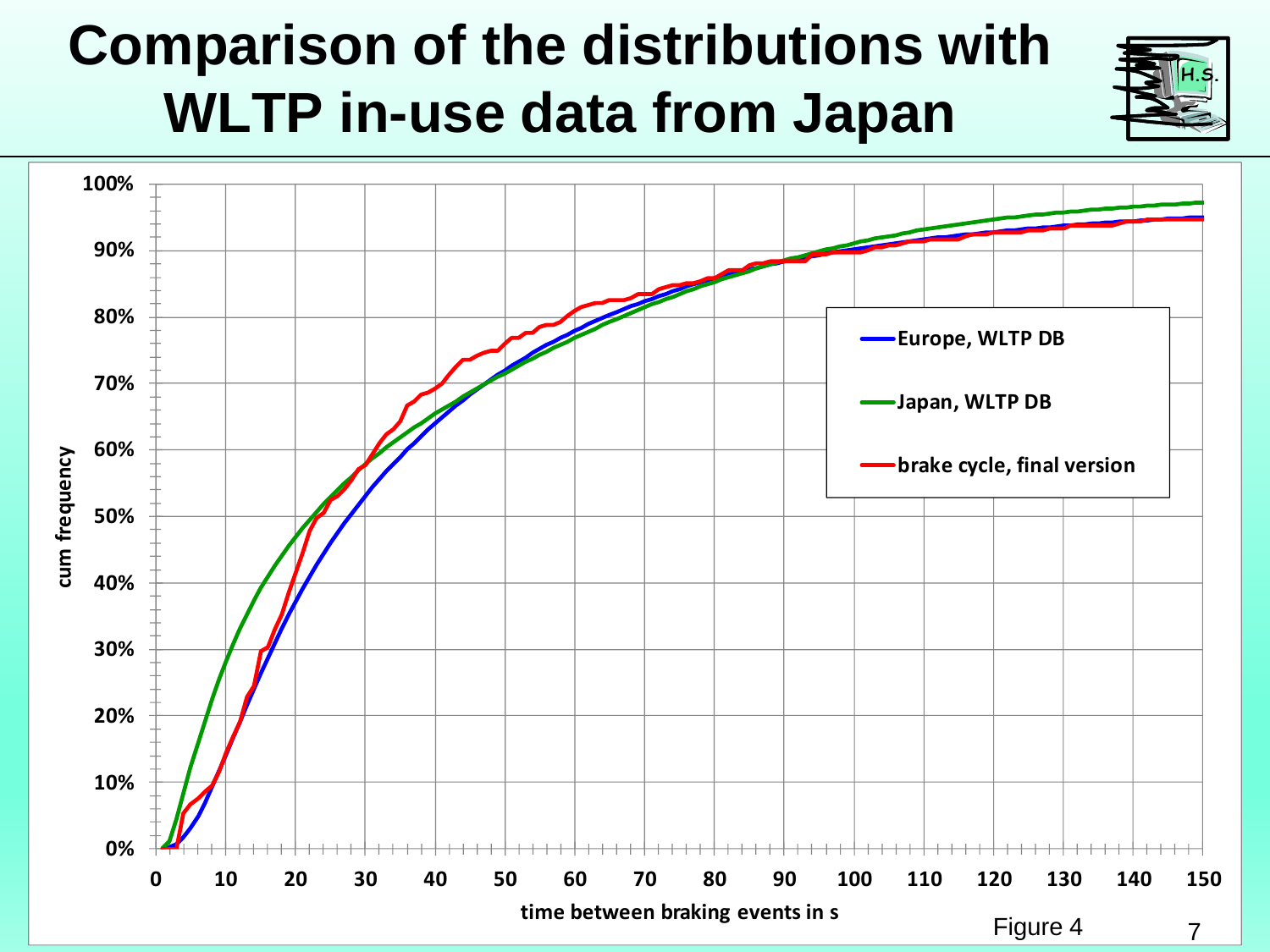## **Further remarks**



- **As promised in Geneva, the 92 short trips of the cycle were binned in the four different speed classes according to the approach used for the WLTC development (depending on the maximum speed of the short trip.**
	- $\triangleright$  Low:  $v_{max}$  <= 60 km/h,
	- **Medium: 60 km/h < vmax <= 80 km/h,**
	- **High: 80 km/h < vmax <= 110 km/h,**
	- **Extra high:**  $v_{max}$  > 110 km/h.
- **Since the requirements for a brake cycle are different, the short trips of the four speed bins are distributed randomly over the cycle and not ranked in ascending order.**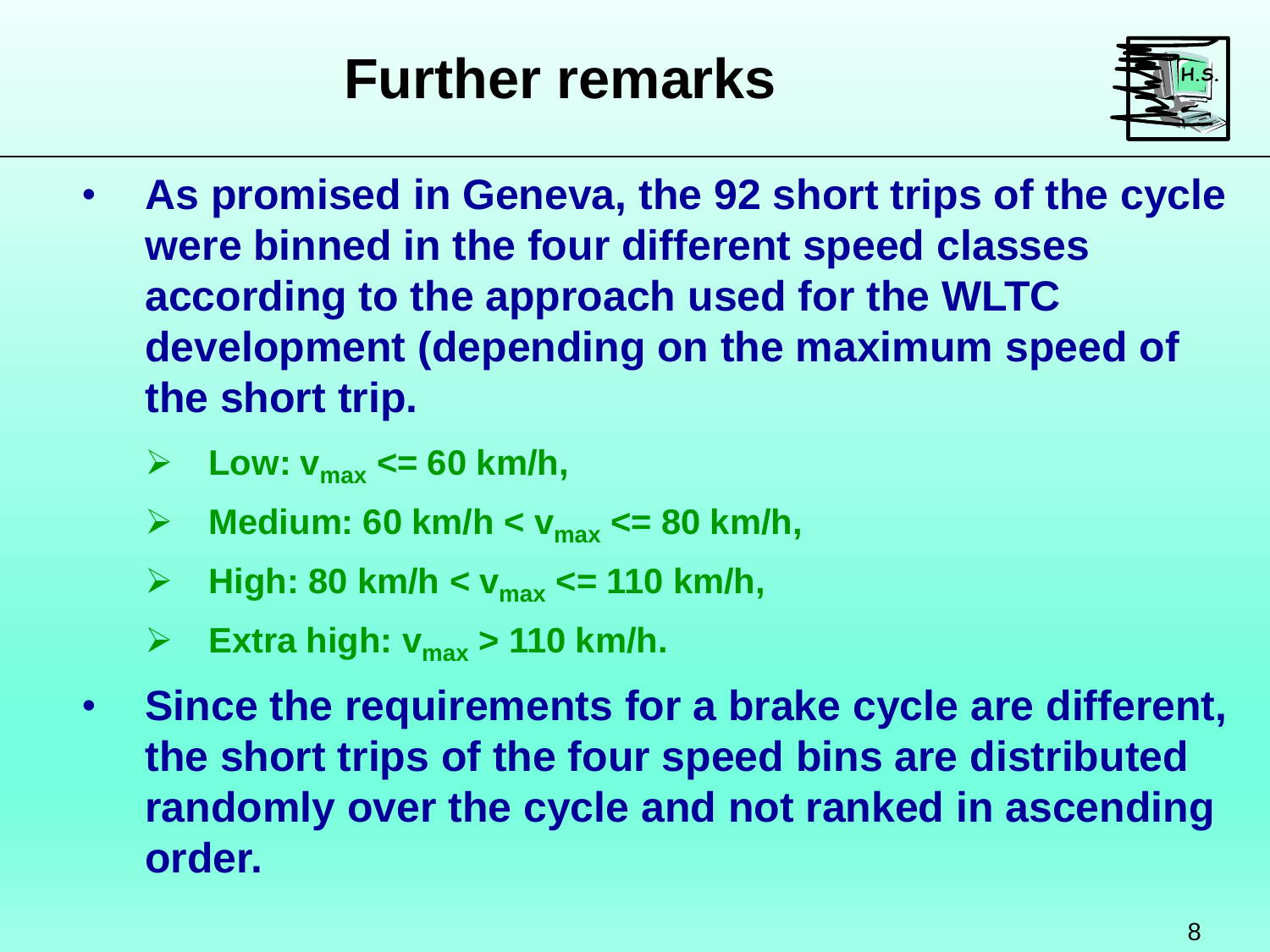## **Further remarks**



- **The two short trips belonging to the extra high speed bin are following one after the other and are located at the end of the cycle followed by three low speed short trips.**
- **But it must be mentioned that only two brake events within these two short trips have**  $v_{start}$  **values above 110 km/h (see table 1).**
- **Compared to the total number of brake events (303) this is less than 1 %.**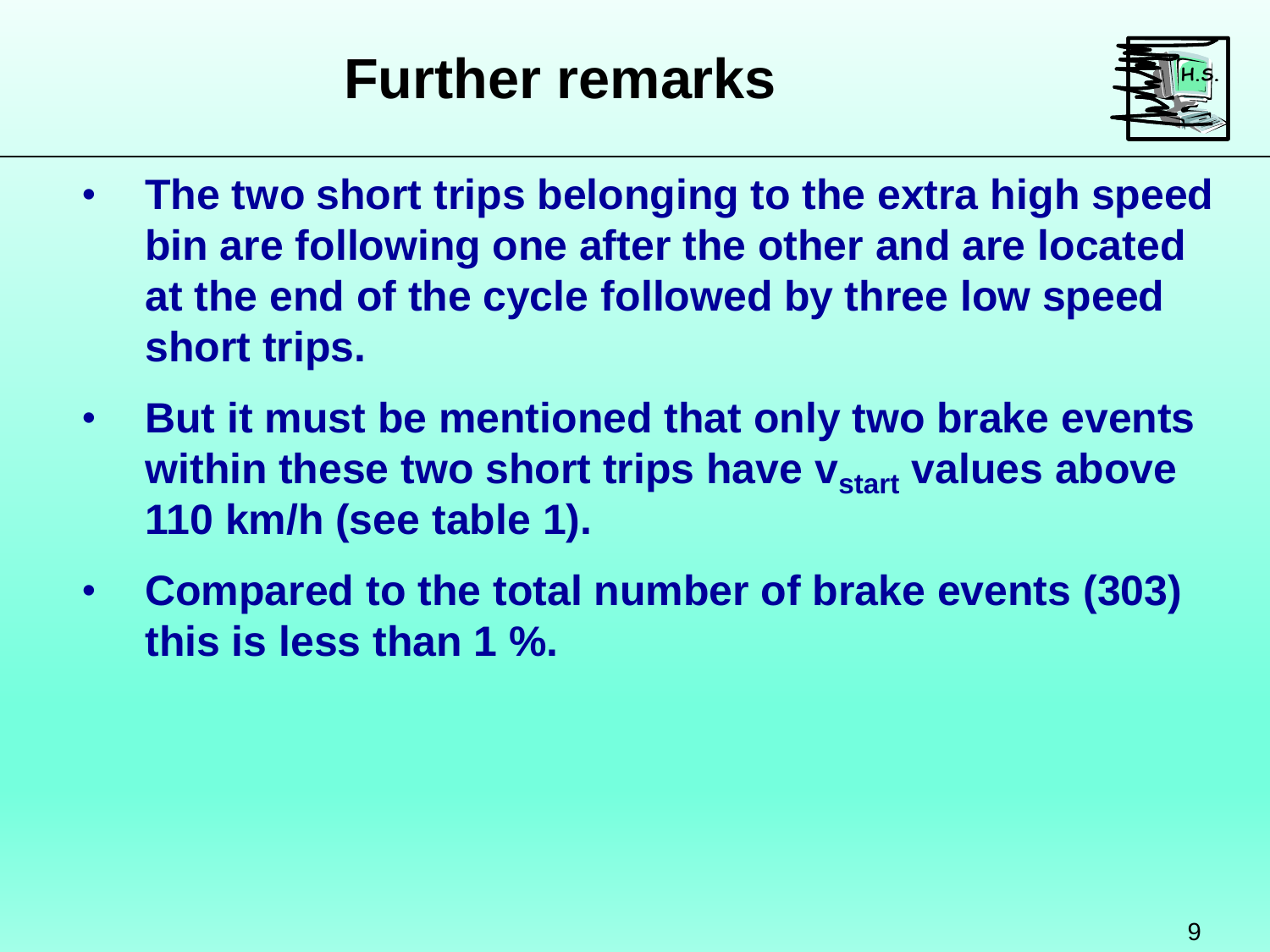## **Brake events in the extra high speed short trips**



| brake events for the extra high speed short trips |           |                                       |
|---------------------------------------------------|-----------|---------------------------------------|
| brake event no                                    |           | duration in $s \mid v$ _start in km/h |
| 289                                               | 9         | 64.9                                  |
| 290                                               | <b>10</b> | 112.0                                 |
| 291                                               | 9         | 68.2                                  |
| 292                                               | 10        | 80.9                                  |
| 293                                               | 8         | 73.4                                  |
| 294                                               | 12        | 39.3                                  |
| 295                                               | <b>16</b> | 132.5                                 |
| 296                                               | 9         | 41.6                                  |